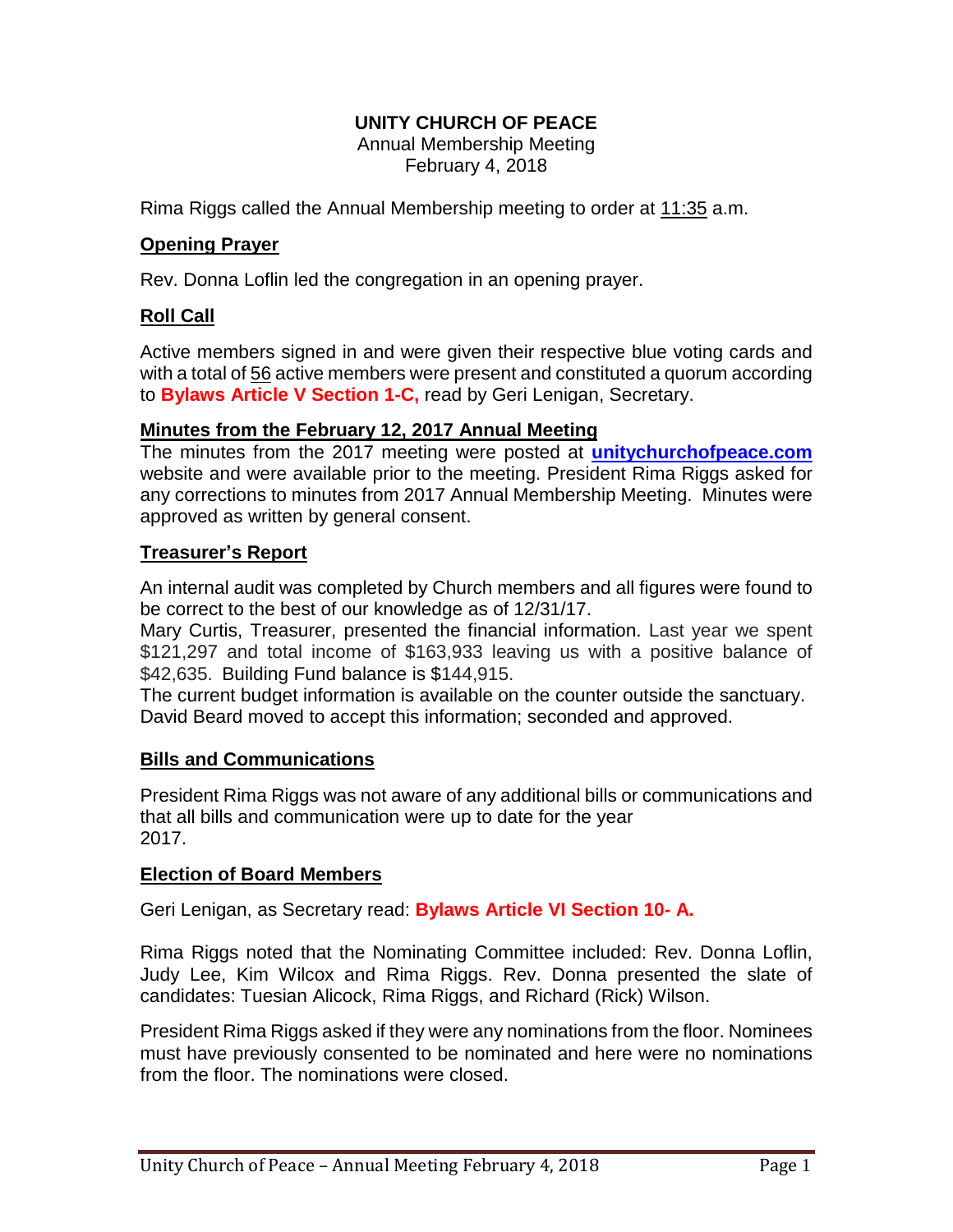Geri Lenigan, as Secretary read: **Bylaws Article VI Section 10- D.**

The tellers are: Richie Bonini, Lynn Ann Mullins, and Renee Peters. Rima Riggs warned that to have a counted vote you must vote for two people only, as a ballot with three votes will be voided.

The tellers collected the ballots and went into the office to count them.

#### **Nomination Committee - election**

Phyllis Stanzione and Tracey Hynes volunteered to be on the 2018 Nominating Committee. This slate of candidates was voted on and approved.

Phyllis Stanzione will be the regular member with Tracey Hynes being the alternate member on the Nominating Committee.

#### **Minister's Report and Ministry Teams**

- Minister's Report Rev. Donna Loflin
	- Reported 16 new members this past year.
	- Growth & expansion: With YFM growth our new expansion goals are go to 2 services while we are working to build a new church building.
	- We will begin 2 services on March 4<sup>th</sup>, 2018. Services will be a smaller contemplative service at 9 a,m, and a "regular" service including YFM at 11 a.m.
	- Fellowship will be held in between services at 10:00 a.m.
	- Website is growing and now sends out over 200 emails weekly
	- New finance team has been established to help figure out how to pay for new building.
	- A new volunteer coordinator as well as a new events coordinator have been named. These are volunteer positions.
- $\bullet$  Building and Grounds John Lenigan
	- o The gazebo has been stained and had a new roof put on.
	- o We had some minor roof repairs done prior to hurricane Irma, Thankfully it helped curtail damaged from the storm
	- o The building has 5 awnings and all are being replaced.
	- o All of the ceiling tiles damaged from hurricane Irma have been replaced. The B & G team did all the work. They found exact matching tiles and only needed to replace the damaged one for a huge cost savings.
	- $\circ$  The flooring issue is still in play but we are now working with Lowes Corporate to see if we can get better satisfaction.
	- o The damaged tree and stump have been removed from the front of the building. The company did a great job.
	- $\circ$  The B & G Team is scheduling a quarterly garden clean up.